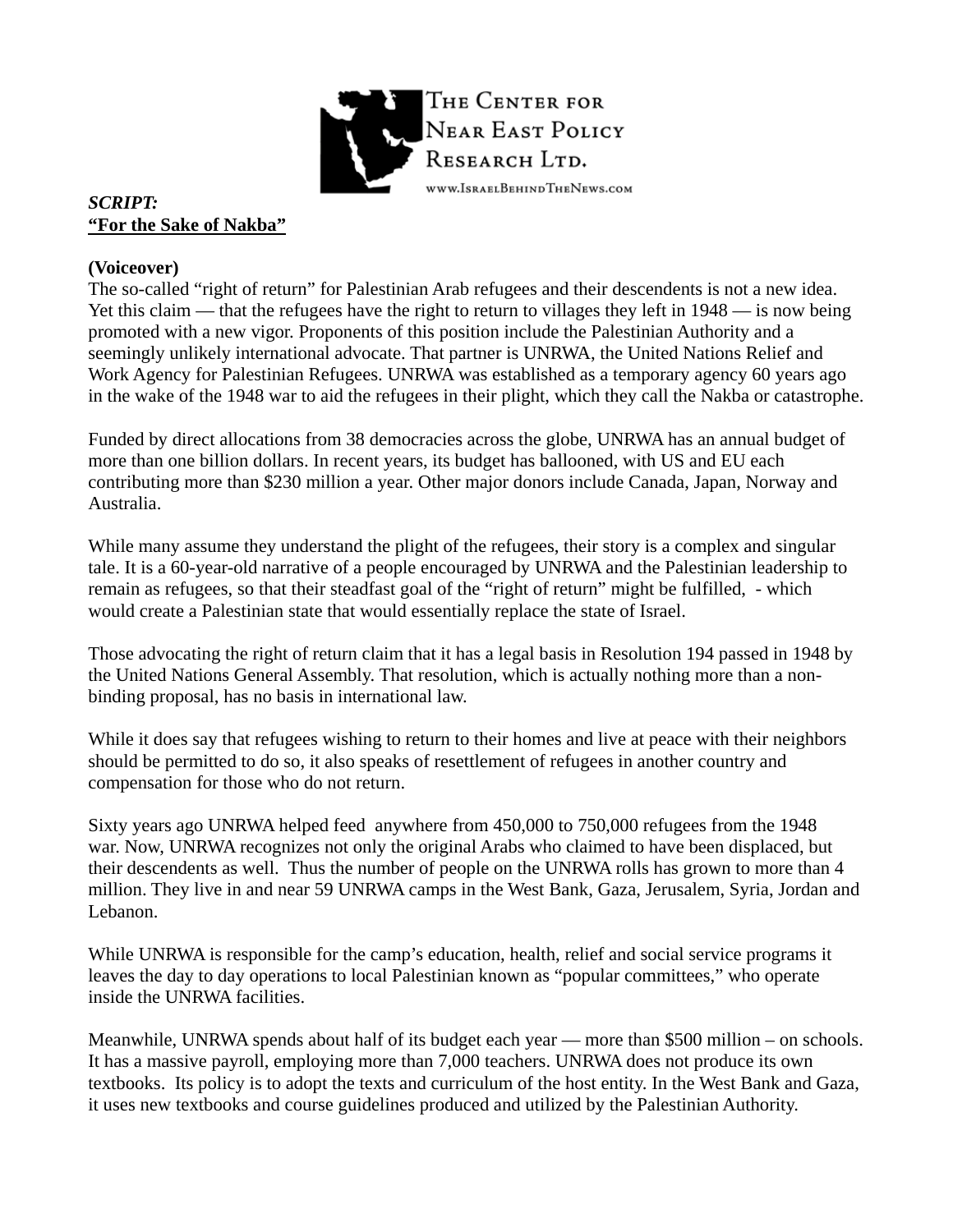In Jerusalem, we met with UNRWA representative Christopher Gunness to discuss UNRWA operations. (:06)

# **11:19-12:12 (Tape 10) Christopher Gunness, UNRWA spokesman**

*What's the most important service UNRWA provides?* 

"You have to ask the refugees that question; it's easy for me to answer. I would say education because through our education we educate half a million children in the Arab countries and territories on the borders of Israel. That means in UNRWA's hands, is the ability to educate the next generation of children who will be living in countries around Israel." (:20)

## **(Voiceover)**

If education is one the core missions of UNRWA, it appears that the next generation of UNRWA graduates will be espousing anything but peace with their neighbor, Israel. In May, we visited UNRWA schools and camps in Bethlehem, Nablus and East Jerusalem. There, teachers and students expressed a collective voice that suggested that only through renewed violence would they be able to attain their goal of achieving their right of return, and liberating Palestine. (:30)

# **11:59-12:22 CG (:23) Hussam Khader, Palestinian Minister of Refugee Affairs**

"We will stand against anyone, Abu Mazen, Yassir Arafat, any other president who will sign on behalf of the refuges to jump over the right of return. This is a personal and collective right."

(dissolve to) …

# 12:34-12:52 (:18) **Hussam Khader, Palestinian Minister of Refugee Affairs**

"No one dare and if any president or if any political function did so sure we should kill him or rebel

against him."

## **(Voiceover)**

While UNRWA denies that their lobbying for the right of return has led to violence, its offices and schools sit side by side with what could only be called a culture of war.

Perhaps the most striking example of this culture is in UNRWA's schools. Many of the nearly 10,000 teachers employed by UNRWA belong to Hamas-dominated unions, which call for the destruction of Israel. Inside the schools, teachers adhere to a curriculum that inculcates anti-Israel teachings at every level. Students are taught that all of Israel is occupied Palestinian land, and Israelis are portrayed as snakes and murderers. Zionism is described as a racist movement. (:40)

Martyrdom is also another important part of the students lessons.

A Grade 12 science textbook suggests that death by martyrdom is akin to taking a wedding vow.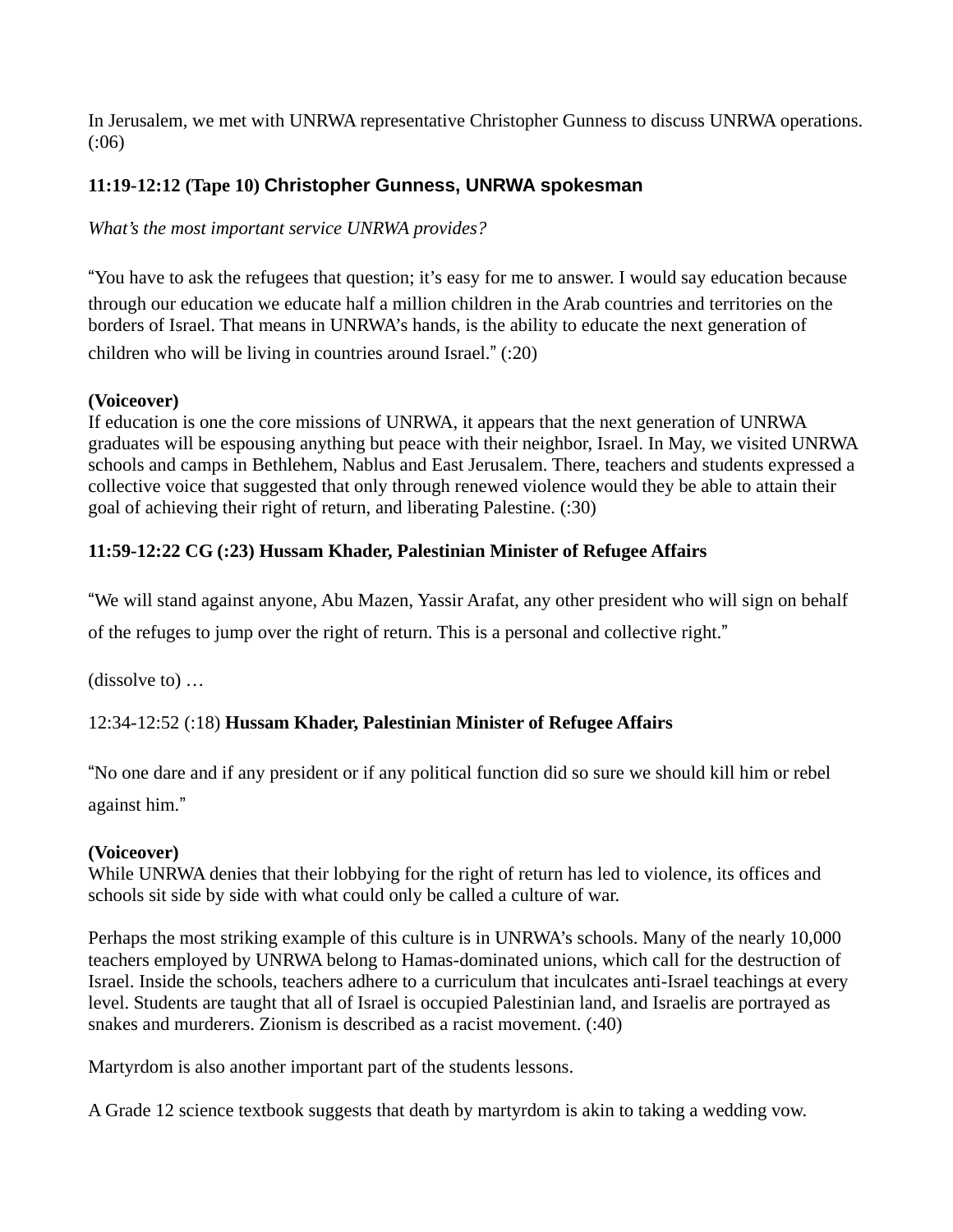"Oh my homeland, I wouldn't cry at this wedding party because our Arabness refuses that we cry over the martyrs." (CG - Video over school yard or text) (:20)

### **(Voiceover)**

In public, UNRWA distributes glossy folders and informational packets extolling the virtues of their work with refugees. But there's no mention of the 41 former UNRWA students who became suicide bombers and killed 83 people and injured 436.

A visit to UNRWA schools and camps confirms that martyrdom is extolled in the most public places. At the UNRWA Deheishe refugee camp elementary school near Bethlehem, students pass by murals of several suicide bombers every day in front of the school. One prominent suicide bomber was Ayat al**-**Akhras**.**

In 2002, the 18 year-old-girl blew herself up at an Jerusalem supermarket. Two people were killed.

One was an America citizen, Rachel Levy. Here, the former UNRWA student pledges that the Intifada will continue until victory. (55 seconds)

### Video: 28 seconds. **Ayat al**-**Akhras (super)**

### **(Voiceover)**

After the student blew herself up, the UNRWA school held a memorial for her and commissioned paintings of her throughout the school.

On the streets of the refugee camps, UNRWA students speak openly about becoming martyrs. Two eighth graders said it dying for his country is the duty of a Palestinian. (20 seconds)

Izadeen Musa Karam, 14 **(12 seconds, Tape 49:55- 50:07)** Aida UNRWA Refugee Camp

"Of course we have to strive be a martyrs and to do it so we can achieve victory. We need to join the other martyrs and the righteous [in heaven], and in order to help all of the Muslims to defend our land."

Safwan Abu-Srul, 14 Aida UNRWA Refugee Camp

Tape 3, 44:34-44:39

"I consider them [martyrs}as God's heroes and heroes of Palestinian society. "

Dissolve to:

Tape 3, 45:55-45:59 (total 10 seconds)

"I'll do the impossible in order to return to my homeland."

## **(Voiceover)**

In Gaza, on Nakba Day in 2009 at an UNRWA school, a student stood with his teacher and declared his right to liberate Palestine. (10 seconds)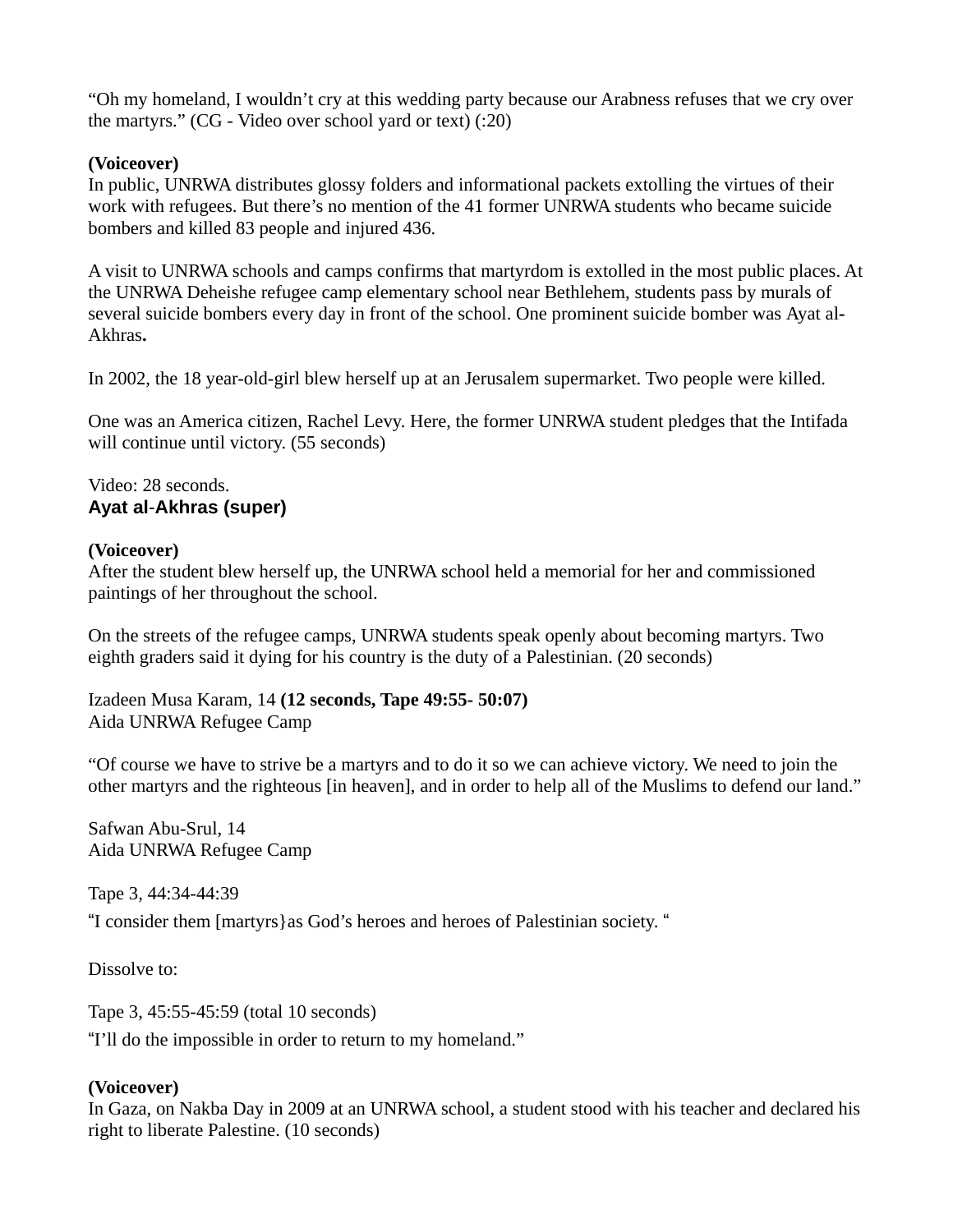00:17:14-41:08 (24 seconds)

"We still hold the keys for the return (to Palestine), we still hold our weapon. We will defend our country, until, with God's help, we will achieve our rights and the land will come back to its owner. We will liberate the Al-Aksa mosque and our beloved homeland from the hands of the pigs and the infidels, the sons of Zion. We will return, we will return. We will never recognize what is called Israel."

In the Shuafat UNWRA camp in East Jerusalem, Palestinian parliament member Jihad Abu Zneid held an impromptu class on a street. (10 seconds)

Use 10 seconds before (Tape 1 15:42-16:21) **(Super: Palestinian parliament member Jihad Abu Zneid)** 

"What's going to be your part in liberating Palestine? How? How?

"We are going to fight in order to liberate our country.

"How? How?

"With weapons. With guns.

"What else?

"By negotiating.

"With whom are you going to talk?

"With stones.

"By guns.

With rockets and RPGs.

"We don't have rockets and RPGs.

"Don't worry we're going to get them.

When we met with Palestinian Education Minister Lamis Al Alami to ask her about what UNRWA is teaching about Israel, she denied that Israel was even part of the curriculum. (Video of Alami) (:12)

Alami: (31:10 – 31:21) (:11) (Super: **Palestinian Education Minister Lamis Al Alami**)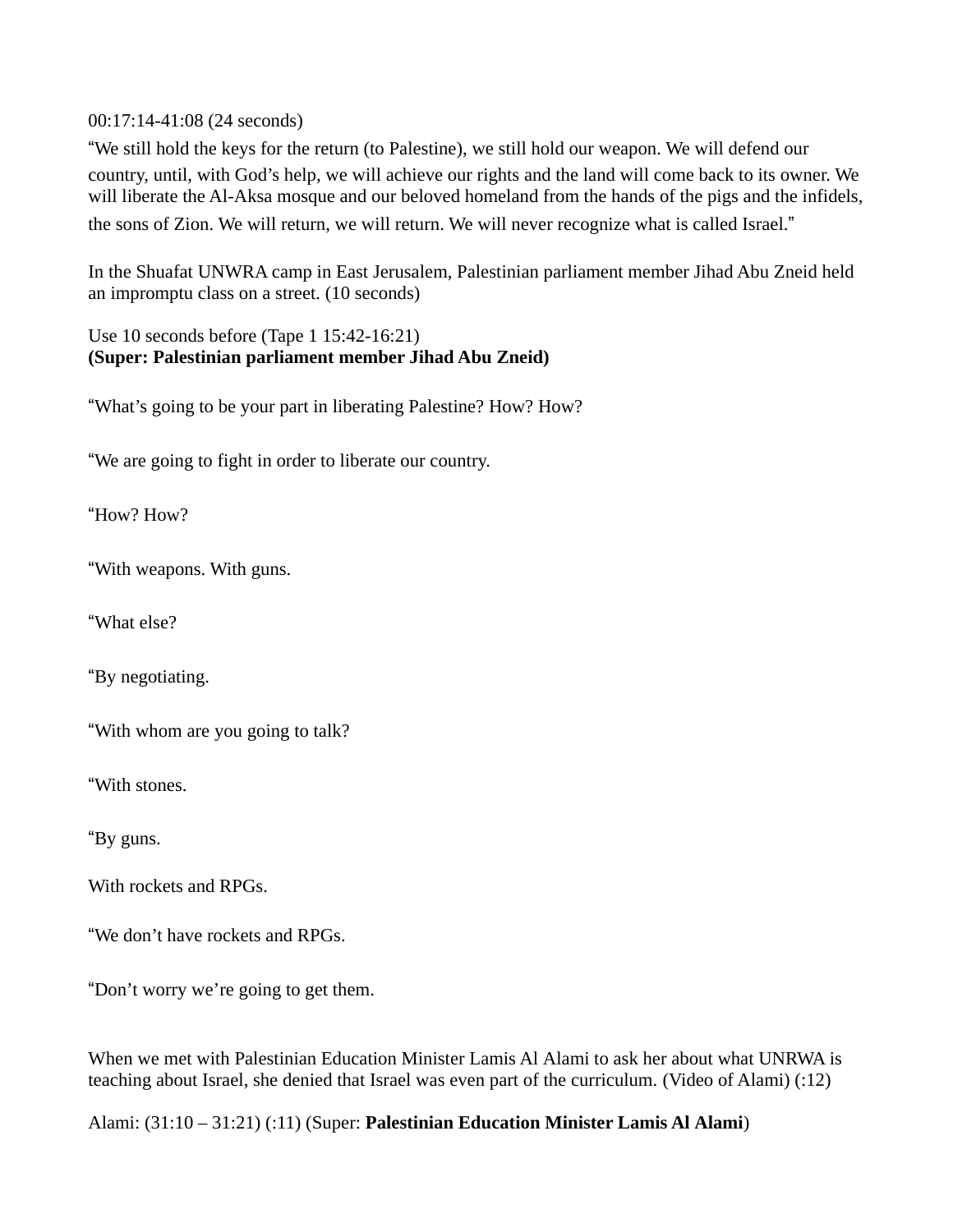*Are you teaching about Israel now?* 

No

*Not really?* 

No.

For the last several years, Dr. Arnon Groiss, a Jerusalem professor, has conducted an intensive examination of Palestinian textbooks. Groiss believes that Palestinians have created a curriculum for war. (:13)

# 29:31-30:12 (Tape 9 and 10, SOT) (:51) (Super: **Dr. Arnon Groiss Center for Monitoring the Impact of Peace)**

"The parameters of Palestinian textbooks, I mean the line or the goal or the mission of Palestinian education, is that there is denial of legitimacy, demonized description of the other and no peace with the other is advocated. Now non-recognition, demonization, no peace advocacy, emphasis on armed struggle for liberation with no geographical limit, all that makes a curriculum of suspended war. It is not a curriculum for peace."

**(V/O)** But Alami praised the textbooks and school curriculum. (:05)

# 11:00-11:17 (:14) (Super: **Palestinian Education Minister Lamis Al Alami)**

"Well I must say in the first place that it's a Palestinian curriculum and we're free to do with it whatever we want, whatever we feel is important."

(dissolve to)

 $12:21 - 12:53$  (:22)

"I mean when the Palestinian curriculum was designed, I think that the people in charge did an

excellent job, because they researched most of the curricula in the Arab world and they looked at European models and others, and came up with the curriculum that suits our needs. So it was not haphazardly done. And I think with the Palestinians, they have long experience in education and everybody knows that."

## **Voiceover:**

Al Alami is no stranger to UNRWA schools. She worked as an UNRWA educator for 22 years. We asked her about teaching the right of return in Palestinian schools. (:10) 27:35 (:05)

## **Video of Alami:**

*Is that included in the curriculum, the right of return?*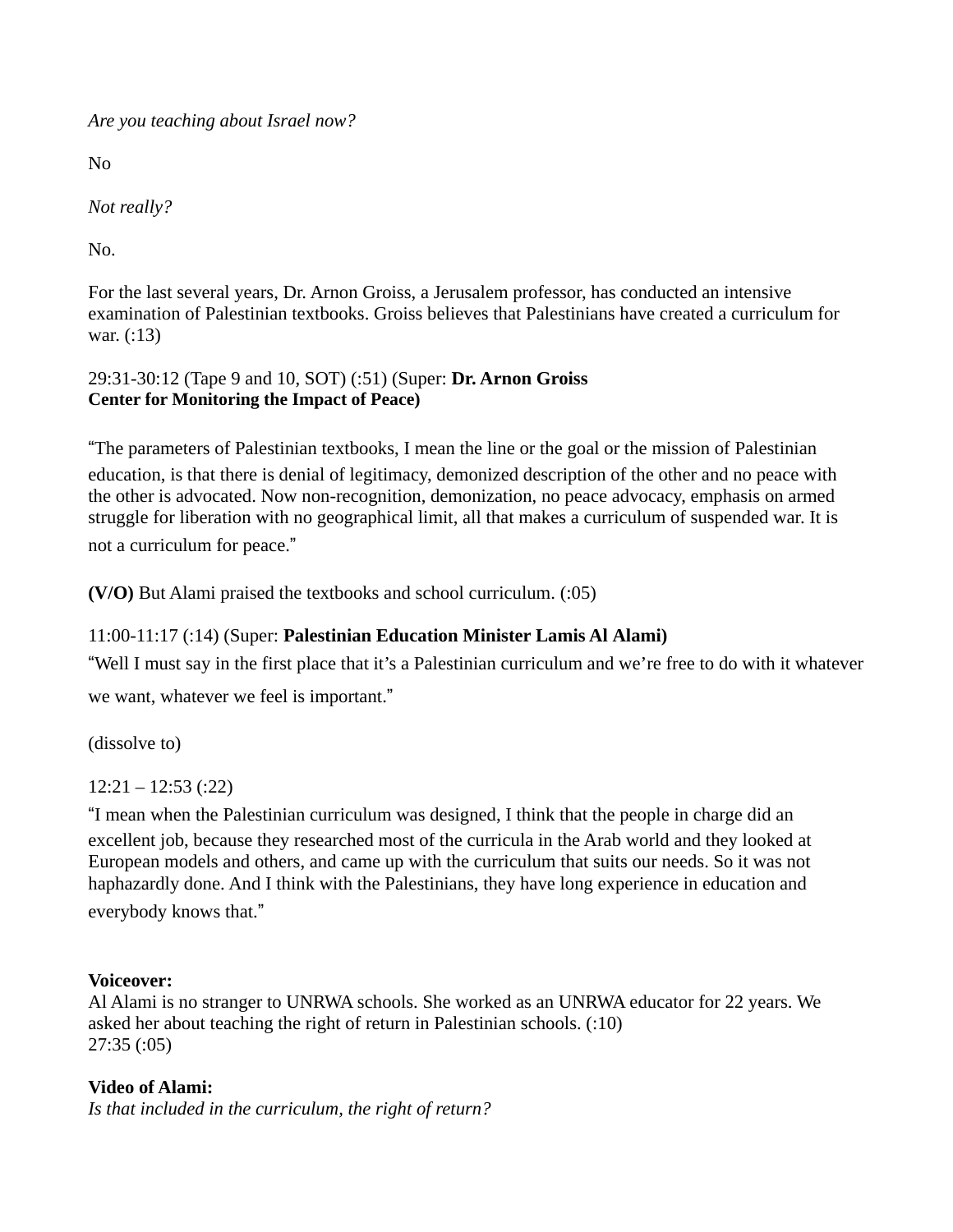"No."

(Voiceover)

But according to Arnon, and the **Center for Monitoring the Impact of Peace, the right of return is an integral part of the school curriculum. (:10)** 

# **For example, Palestinian fifth graders are taught this poem entitled We Shall Return. (:19)**

# **Video of graphic below, read by narrator:**

We Shall Return By Harun Hashem Rashid We shall return [We] shall return to the homes, to the valleys, to the mountains Under the flags of glory, Jihad and struggle With blood, sacrifice [*fida'*], fraternity and loyalty

## *Our Beautiful Language, Grade 5, Part 1 (2009) p. 88*

**(Voiceover)** 

Even as Alami denies teaching the right of return, Palestinians say it is the core issue of the conflict. (:06)

## **Video: (:09)**

Woman: "With God's help, we will return."

Old man: "One hundred percent for sure with God's help we will return."

Middle aged man: "With God's help today we will return."

UNRWA worker: "People are sure we will return."

Israeli Cabinet minister Dan Meridor took part in the failed peace talks in 2000 at Camp David between Yasir Arafat and Ehud Barak. He said the issue of the right of return, not Jerusalem, was the main reason why the talks failed. (14 seconds)

## **Dan Meridor Israeli Cabinet Minister**

2:08 -3:28 (30 seconds)

"At Camp David, if I ask myself what made the talks collapse in July 2000 I do believe this is exactly it. Because in fact, on settlements, this was not the main issue. We more or less agreed about the idea of a Palestinian state on the borders – we were not far from an agreement. Security was practically agreed. On Jerusalem, Barak offered against my best advice a division, a partition. This was not accepted because they had to say: end of conflict, no more claims. In other words, no right to return to Israel."

# **(Voiceover**

In UNRWA schools and refugee camps, Palestinians say the issue of the right of return builds morale and is always on their minds.A major symbol for refugees are maps of current day Israel, which mention only Arab cities while ignoring existing Israeli cities. In front of the UNRWA elementary school in Dhetia is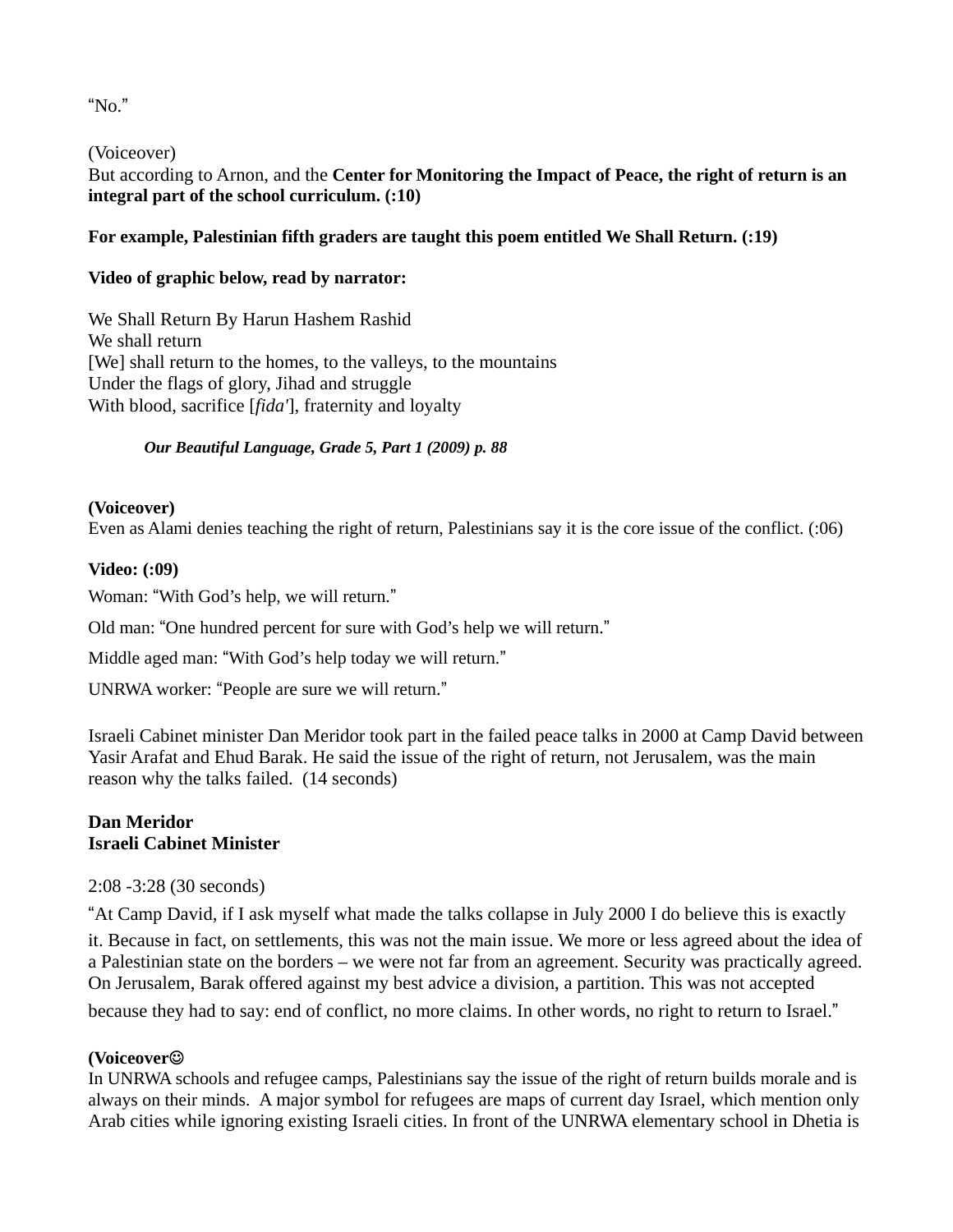a 30 foot stone monument in the shape of the map of Israel. It is dedicated to martyrs from the refugee camp and for former Iraqi leader Saddam Hussein. (30 seconds)

# **(Voiceover)**

Here, an UNRWA worker, explains the significance of the map in his office.

#### **Super: Hader Deeb UNRWA City Planner**

Tape 1, 43:34-43:59 (24 seconds)

"The map shows all of the Palestinian cities and villages. For example, Acre, Safad, Beit Shean, Nazereth, Haifa, Jaffa, Lod, Ramle, Tel Aviv. Tel Aviv is Tel El Rabia. Gaza, the West Bank, Hebron, Jerusalem, Bethlehem, Jenin, Nablus. All the villages."

## **(Voiceover)**

Another symbol is the key, representing, for them, keys that once opened doors to houses in Palestinian villages before 1948. At the entrance of the UNRWA Aida refugee camp in Bethlehem, residents commissioned the largest key in the world to sit atop an entrance to the camp. The key weighs two tons and was placed on top of a massive keyhole in 2008.

Inside the UNRWA refugee camp director's office, a key hangs on the wall. The UNRWA director declined to speak with us. But others were enthusiastic to discuss the right of return. (:30 seconds)

Tape 4, Aida – Super: **Munzer Amira, UNRWA Aida resident**  33:26 -33:53 (**25 seconds)**

"Right of return. We are living for a right of return. We are dreaming every day, every night that we will return for our homeland. The key is a symbol of return. The key means that we will return one day for our homeland. Because of that we are carrying this key on our houses, on our minds, on our souls that we will return one day for our homeland to establish our own state."

Tape 1 10:33-10:36 (3 seconds) **Super: Jihad Abu Zneid Palestinian parliament member** 

# "**Is there any such thing as peace without the right of return completely?**

"No way"

Tape 5 01:48-01:58 (10 seconds) Super: **Mohammed Laham Palestinian Parliament** 

"There will be no peace or historical reconciliation without solving the core of the problem, and that is issue of the Palestinian refugees."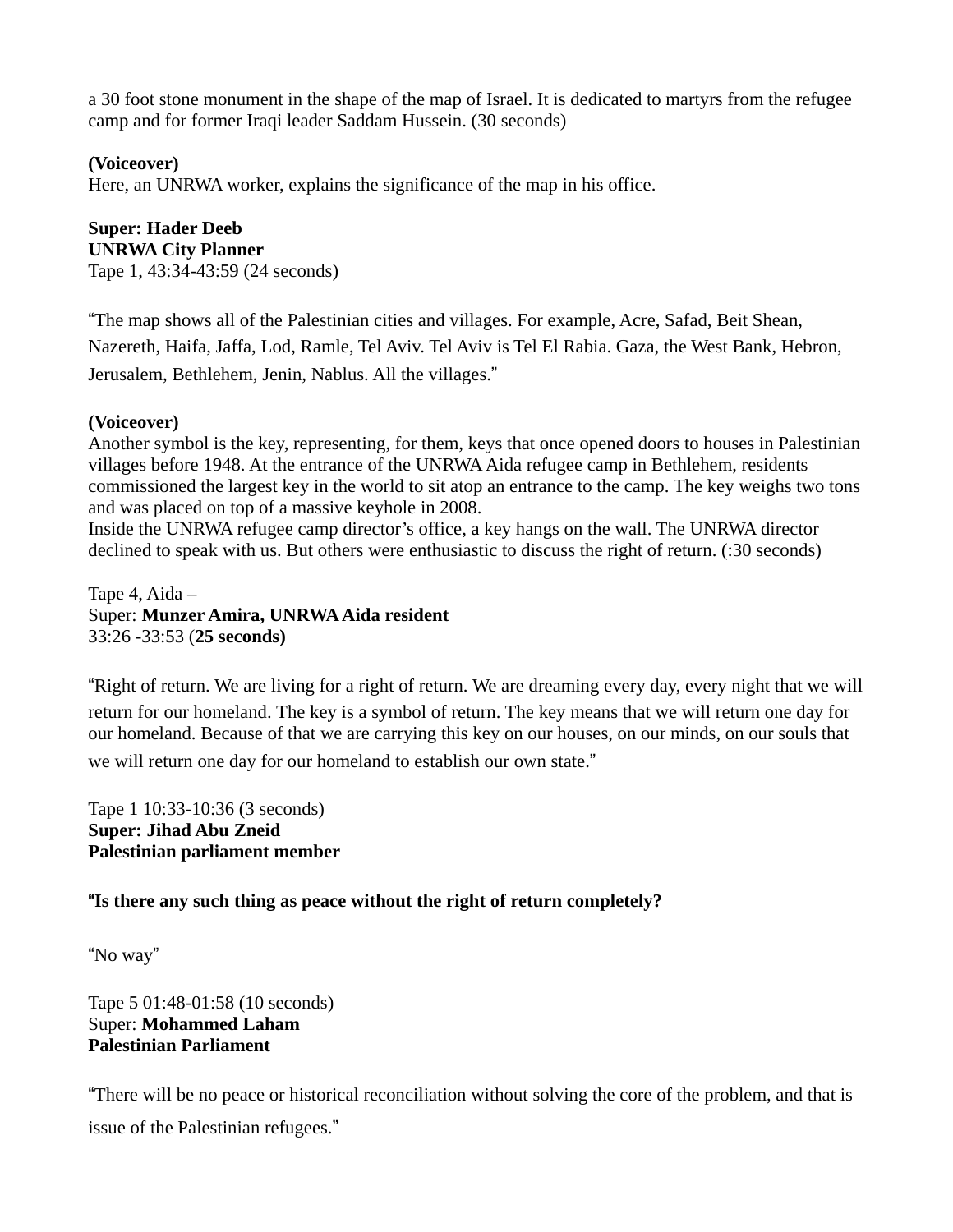### Tape 5: 22:10 (26 seconds) **(Super) Haled Sweaty UNRWA teacher, Deheishe elementary school**

"There is a difference between the curriculum and its focus of teaching, and the way that we, as refugees, teach as teachers. The curriculum is narrow and focuses on simple comprehension. We are trying to enrich the subjects outside of the frameworks so the children can understand the real meaning of the right of the return. There is a difference between the curriculum and our culture, and the way we teach."

23:20 – 23:36 (16 seconds)

"There is a difference in style between the teachers. For example, if students are being taught by

religious teachers, the children will be taught that Israel must be wiped out."

# Tape 1 55:39-56:03 (23 seconds) **(Super) Haled Mohammed Ali UNRWA tutor, Shuafat Refugee Camp**

"The most important thing in our life is that we will dream and be prepared to return to our villages.

Life in the refugee camp is just temporary and it has no meaning in our life. We believe that this period of time will end soon and we will use all of our means in order to return to our houses.

Dissolve to: Tape 1 56:32-56:43 (11 seconds)

"We will implement our rights and return to our homes that we were forced to leave because this is our

land. It never belonged to the Jews. Not in the past and not in the present."

## (**Voiceover**)

In the UNWRA institutions, the most venerated and respected Palestinians are older residents who still carry keys to homes. But many, like Halil Mohammed Leham, say there is no room for peace talks. (:12 seconds)

Tape 5, part 3, 35:51-36:08 – 17 seconds Part 36:11-36:24 **(Super)** of **Halil Mohammed Leham, Dehetia UNRWA resident**

"War? The world is swirling and developing. In the past, we fought with swords. Then we fought with guns. Then we used mortars. Then came the jets. And today, there is an atomic bomb.

"If God will grant us the power to return to our homes – then just as others prepared the atomic bomb, we also will develop an atom bomb."

**(Voiceover)**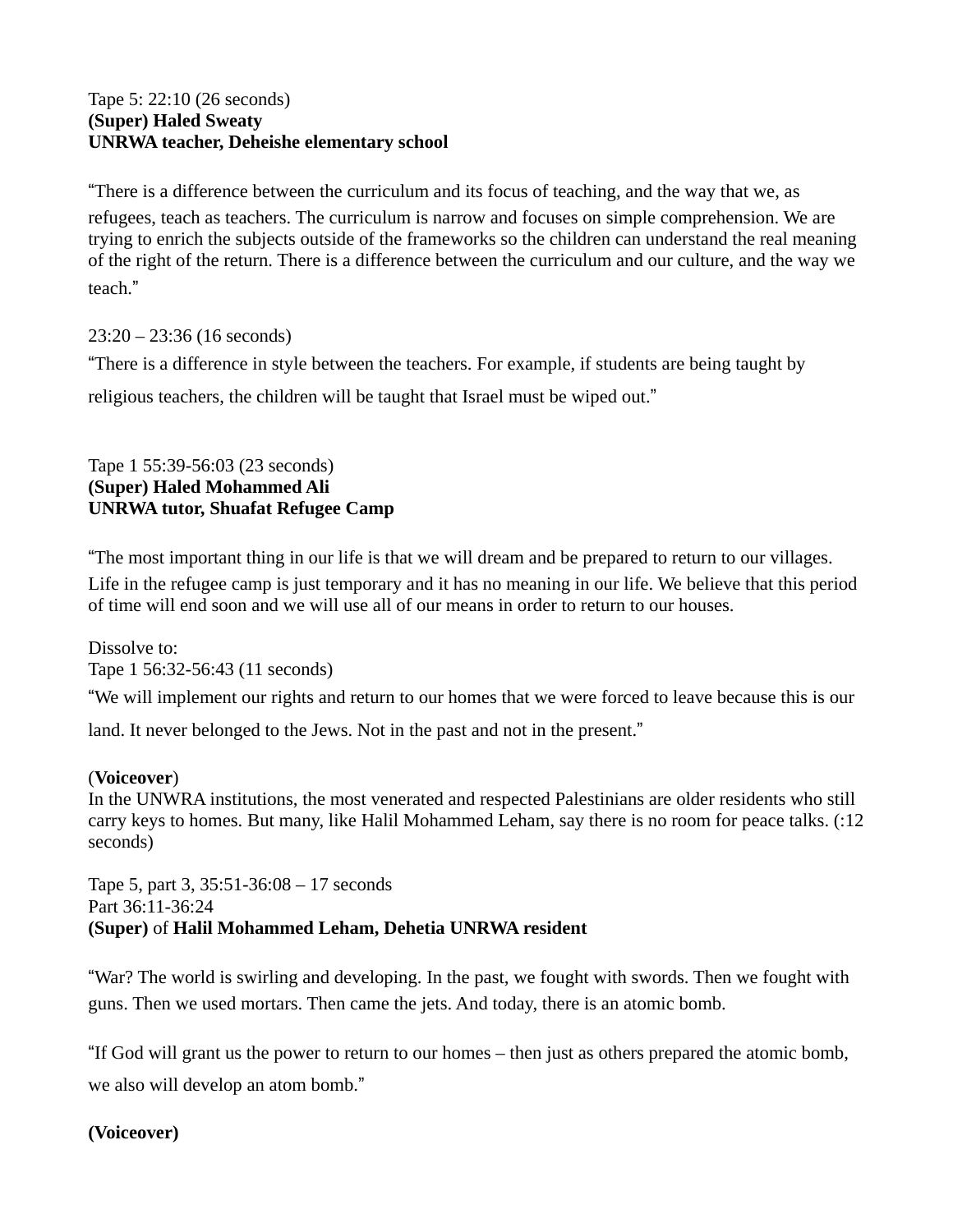Every May 15, Palestinians mark Israeli Independence Day with their own ceremony. They call the celebration Nakba Day, or day of the catastrophe. In villages and cities in the West Bank and Gaza, they gather to rally and the focus of the day is always on the right of return. (:15 seconds)

(Tape 12 - 36:41-36:47 – six seconds) Video of Jerusalem Nakba Day **Crowd shouting in unison:** 

**Nakba calls to us to come back and liberate the land.** 

 (PLTV, :053-01:01 - **8 seconds**) **(Super) Abdul Rahim Maluch PLO High Cabinet Minister** 

"Our people, which struggle for their national rights, have the complete right to return their land, houses and villages."

### **0:27-0:41 14 seconds Speaker at Nakba Rally in Ramallah**

"In our hearts, beats the dream of returning to the olive trees of Haifa and to the lemons of Jaffa, and the walls of Acre."

### **Abdul Rahim Maluch PLO High Cabinet Minister**

00:44-01:03 (18 seconds)

"The only organization in the UN that has achieved success is UNRWA. UNRWA has a political mission and not is just a humanitarian organization."

## 01:18-01:27 (**9 seconds)**

'And I say that we have to protect UNRWA and not allow UNRWA to end its mission."

## **(Voiceover)**

When we met with Education Minister Al-Alami we asked her about teaching the Nakba in Palestinian schools. Al-Alami equated the Nakba with the Holocaust.

(17:50 – 18:06) **16 seconds (running time 17:30)**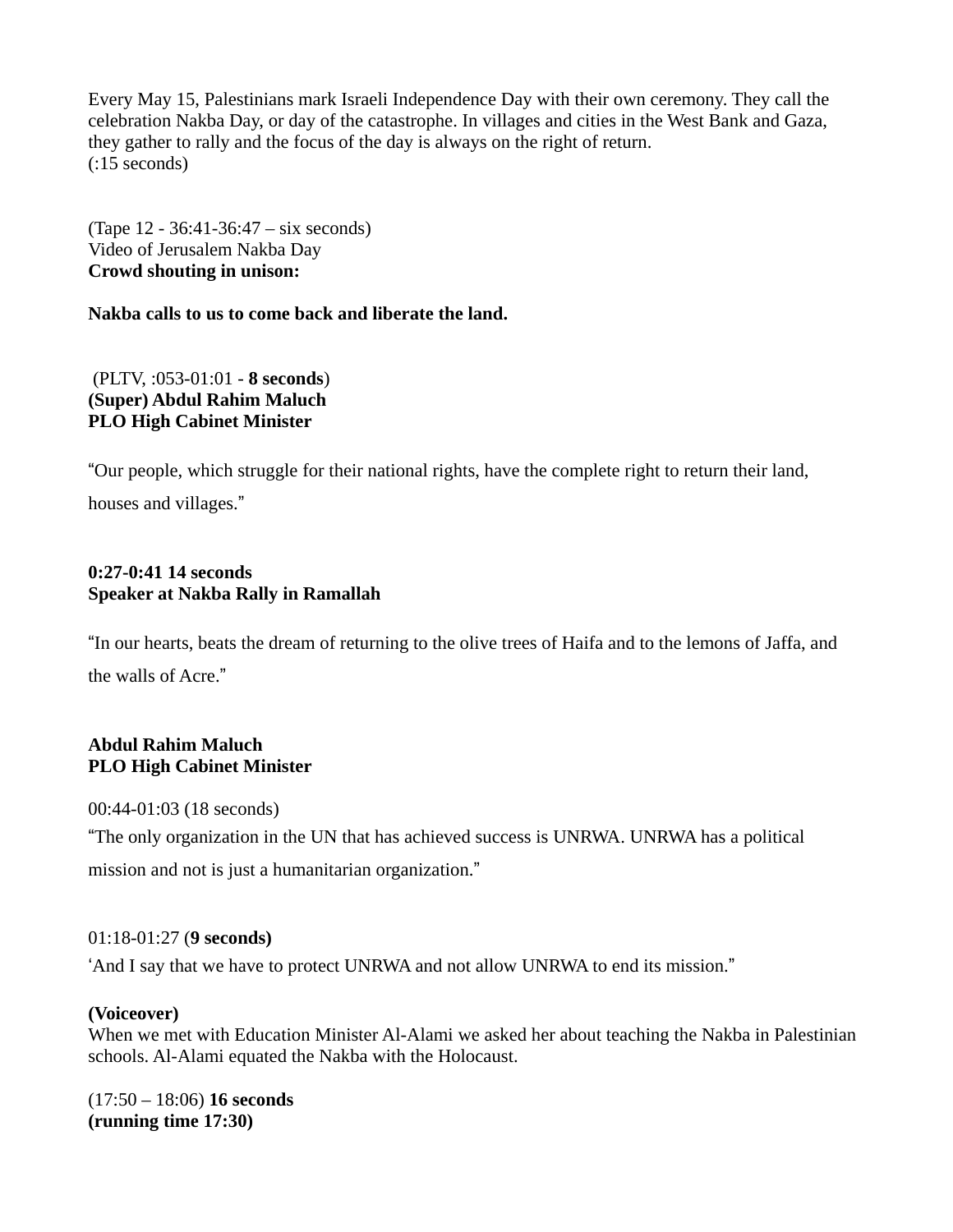"To the Palestinians, the impact of this Nakba I would say has the equal status on the Palestinians the way the Holocaust has on the Israelis."

### **(Count from here seconds new)**

28:15-28:41 26 seconds

"We will return. If not this year then next year. If not in the next decade, then after 10 years. Occupation has never lasted forever anywhere. The Crusaders didn't last, Hitler didn't last, and his reign ended. The Turkish occupation didn't last. The same thing will happen with the Israelis."

### **Voiceover**

UNWRA spokesman Chris Gunness would not comment on the Israeli-Palestinian conflict but Israeli officials are now calling for reform at UNRWA. (:08)

When we spoke with Israeli Cabinet Minister Dan Meridor we asked him about UNRWA's role in the conflict and its \$1.2 billion annual budget (:08)

## 10:05 – 10:58 UNRWA (53 seconds)

"The question for me is not the money, it's what you do with the money. If this money was given to them to build houses in normal life, to help them have an occupation they can live on in their regular life, make them regular citizens it's good. But if the money is given to perpetuate the problem life, it's bad."

## *And now the money's being used?*

"Well, the money's being used the way UNRWA does it and there is a lot of incitement and keeping the dream alive to go back to where your grandparents or your father lived, it's not helping it's just the opposite. If you look for those who helped the conflict resolve or those who make it more difficult, unfortunately the attitude that you see in the refugee camps held by UNRWA and others it's not making the solution closer. It's making it more distant."

### 42:09-42:47 (:38) **Dr. Mordechai Kedar Begin-Sadat Center for Strategic Studies**

"As much as I know large part of the budget of UNRWA is being paid either directly or indirectly by the Americans; by the American taxpayer. Personally I think this is something very negative because America happened to perpetuate this problem. Well, I'm not advocating a sudden stop of this, but a gradual stop in order to let them understand that their game is over, that the game of returning to somewhere which never belonged to them is over."

## **(Voiceover)**

Meanwhile, Palestinian leaders say they are now preparing for the next war. At the cemeteries reserved for martyrs in the Balata and Dhetia refugee camps they have already prepared fresh graves for the next group of fighters they call shaheeds. Their posters are everywhere in the refugee camps and their attacks are celebrated long after their violent deaths.